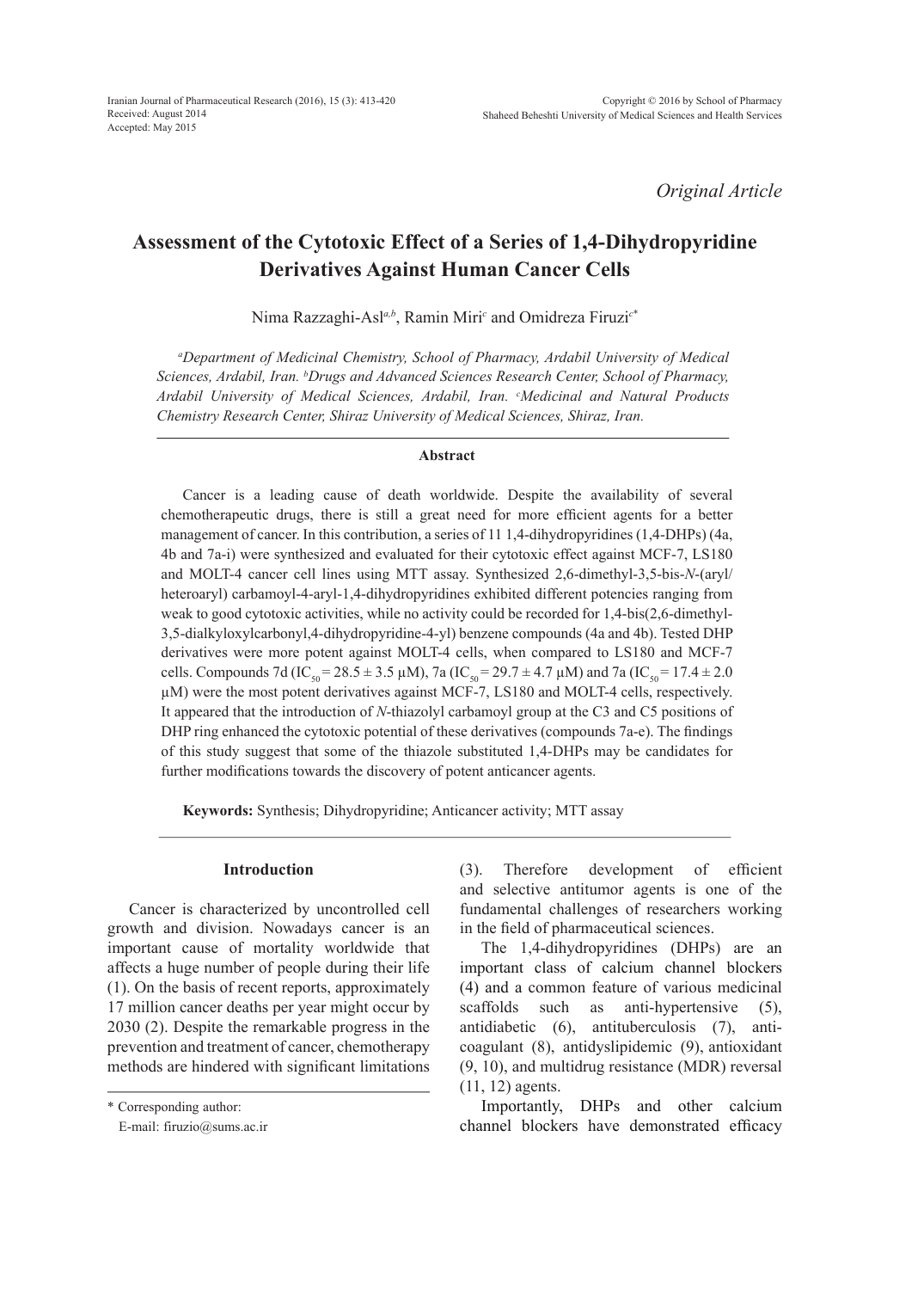

**Scheme 1**. Chemical structure of dexniguldipine.

as anticancer agents in several studies (13-15). In this regard, several reports indicating antitumor activity of symmetric 3,5-dicarboxamide (16), 3,5-diketo (13, 17), 3,5-dicarboxylate (17, 18) and 3,5-dicyano (19) derivatives of 1,4- DHPs have been documented in the literature. Dexniguldipine (Scheme 1) is a prototype of the asymmetrical 1,4-DHPs exhibiting therapeutic activity in canine osteosarcoma (20).

Moreover, there are some reports highlighting the effect of DHPs on potentiation of antitumor activity of common chemotherapeutic drugs. For instance, structural conjugation of homocamptothecins with DHP scaffold enhanced the inhibition of DNA topoisomerase I (21). It has been also shown that 3,5-dibenzoyl-4-(2-methylthiazol-4-yl)-1,4-dihydro-2,6 dimethylpyridine and 3,5-diacetyl-4-[2-(2 chlorophenyl)thiazol-4-yl)]-1,4-dihydro-2,6 dimethylpyridine exhibited lower cytotoxic effect compared to doxorubicin, however, it could significantly potentiate doxorubicin cytotoxicity in T47D and RS cancer cells (13).

Considering the available evidence on the potential antitumoral effect of DHP structures and also based on our interest in assessment of biological activities of 1,4- DHP structures (22-24), herein we report the cytotoxic activities of new 2,6-dimethyl-3,5 bis-*N*-(aryl/heteroaryl) carbamoyl-4-aryl-1,4 dihydropyridine and 1,4-bis(2,6-dimethyl-3,5 dialkyloxylcarbonyl-1,4- dihydropyridine-4-yl) benzene derivatives on three different human cancer cell lines.

#### **Experimental**

## *Materials and methods Chemistry*

All the synthesized compounds were characterized by mass spectroscopy, IR and <sup>1</sup>H NMR. IR spectra were recorded on a Nicolet FT-IR Magna 550 spectrophotometer. <sup>1</sup>H NMR spectra were determined by a Bruker FT-500 MHz spectrometer in chloroform- $d_1$  or  $DMSO-d<sub>6</sub>$ . All the chemical shifts were reported as δ values (ppm) against tetramethylsilane as an internal standard. The MS spectra were recorded using a Finnigan TSQ-70 spectrometer at 70 eV. CHN/CHNS analysis was performed using CHNS-932 Leco analyzer and the results were within  $\pm 0.4\%$  of the theoretical values.

*General procedure for the synthesis of 1,4-bis(2,6-dimethyl-3,5-dialkyloxycarbonyl-1,4-dihydropyridine-4-yl) benzenes (4a and 4b)*

A mixture of ammonium acetate 1 (3 mmol), corresponding alkyl-3-oxo butanoate 2 (4 mmol) and terephthalaldehyde 3 (1 mmol) was refluxed in 20 mL *iso*-propyl alcohol in an oil bath for 24 h.

The progress of the reaction was monitored by TLC. On completion of the reaction, the solvent was removed to some extent under reduced pressure. The product was filtered, washed with small portions of cold methanol and then dried to afford the final product 4b. As for compound 4a, similar procedure was carried out while further purification by column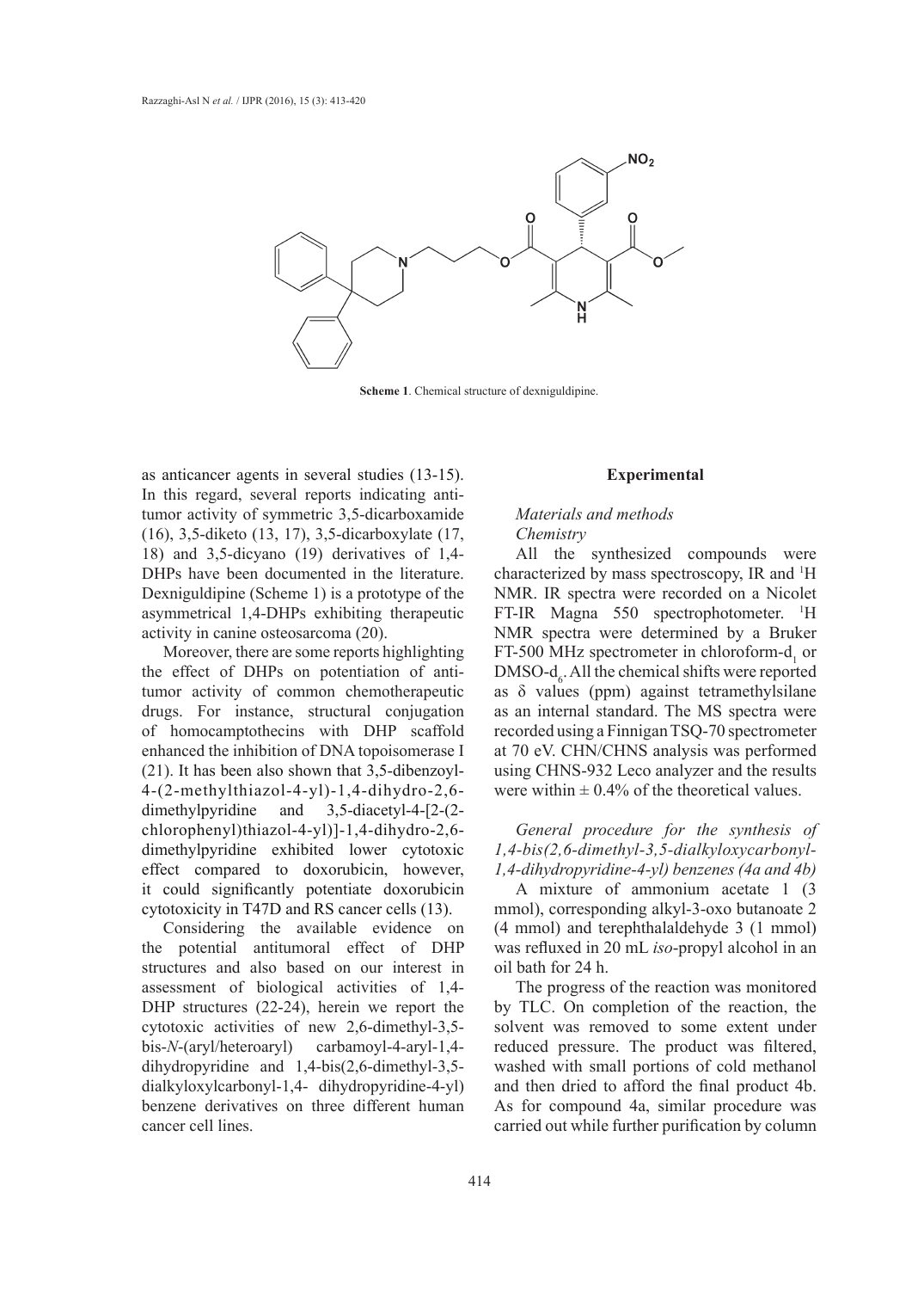**Table 1.** Chemical structures of the aromatized 1,4-bis(2,6-dimethyl-3,5-dialkyloxylcarbonyl-1,4-dihydropyridine-4-yl) benzene derivatives (*IVa* and *IVb*).



chromatography and preparative TLC using ethylacetate/petroleum ether as eluent afforded the pure product. Physical characteristics data of the final compounds are summarized in Table 1.

*1,4-bis(2,6-dimethyl-3,5 diisobutyloxylcarbonyl-1,4-dihydropyridine-4 yl) benzene (4a)*

Pale yellow solid in 28%; m.p.: 232-234 °C; <sup>1</sup>H NMR (CDCl<sub>3</sub>) δ (ppm): 7.09-7.28 (d, 4H, CH-aromatic), 5.59 (brs, 2H, NH-DHP), 4.99  $(s, 2H, C4-H DHP), 3.81$  (d, 8H, CH<sub>2</sub>), 2.35 (m, 4H, CH), 1.90 (s, 12H, CH<sub>3</sub>-DHP), 0.88 (d, 24H, CH<sub>3</sub>); IR (KBr) *ν*<sub>max</sub> (cm<sup>-1</sup>): 3343.5 (NH, DHP), 3098.8 (CH, aromatic), 2961.6 and 2874.6 (CH, aliphatic), 1698.2 (C=O, ester); MS m/z (%): 692 (M+ , 36), 619 (34), 591 (72), 384 (100), 308 (100), 252 (21), 196 (50), 150 (20), 41 (6); Anal. Calcd. for  $C_{40}H_{56}N_2O_8$ : C, 69.34; H, 8.15; N, 4.04; Found: C, 69.45; H, 8.11; N, 4.18.

*1,4-bis(2,6-dimethyl-3,5 diallyloxylcarbonyl-1,4-dihydropyridine-4-yl) benzene (4b)*

Pale yellow solid in 44%; m.p.: 208-211 °C; <sup>1</sup>H NMR (CDCl<sub>3</sub>) δ (ppm): 7.09 (d, 4H, CHaromatic), 5.82-5.89 (m, 4H, CH-alkene), 5.59 (brs, 2H, NH-DHP), 5.11-5.16 (d, 8H,  $CH_2$ alkene), 5.02 (s, 2H, C4-H DHP), 4.55 (m,

8H, CH<sub>2</sub>), 2.33 (s, 12H, CH<sub>3</sub>-DHP); IR (KBr) *ν*<sub>max</sub> (cm<sup>-1</sup>): 3306.7 (NH, DHP), 3081.4 (CH, aromatic), 2923.9 and 2853.1 (CH, aliphatic), 1717.8 (C=O, ester); MS m/z (%): 628 (M+ , 36), 587 (34), 543 (72), 276 (100), 236 (88), 218 (81), 191 (37), 150 (20), 41 (35); Anal. Calcd. for  $C_{36}H_{40}N_2O_8$ : C, 68.77; H, 6.41; N, 4.46; Found: C, 68.95; H, 6.31; N, 6.60.

*General procedure for the synthesis of N-aryl-3-oxo butanamides*

Required *N*-(aryl)-3-oxobutanamides were synthesized according to the modified method of Clemens via condensation of 2,2,6-trimethyl-1,3-dioxine-4-one with the appropriate arylamines (25). Detailed synthetic procedure to *N*-aryl-3-oxo butanamides may be found in our previous report (26).

# *General procedure for the synthesis of 2,6-dimethyl-3,5-bis-N-(aryl/heteroaryl) carbamoyl-4-aryl-1,4 dihydropyridines (7a-i)*

Desired compounds (7a-i) were obtained via reaction of ammonium acetate 1 (2 mmol), corresponding *N*-arylacetoacetamides (5a-c) (2 mmol) and appropriate aldehyde (6a-d) (1 mmol) in 20 mL absolute ethanol in an oil bath within 24–48 h. Detailed synthetic procedure to compounds 7a-i may be found in our previous publication (26). Some characteristics of final products (7a-i) are summarized in Table 2.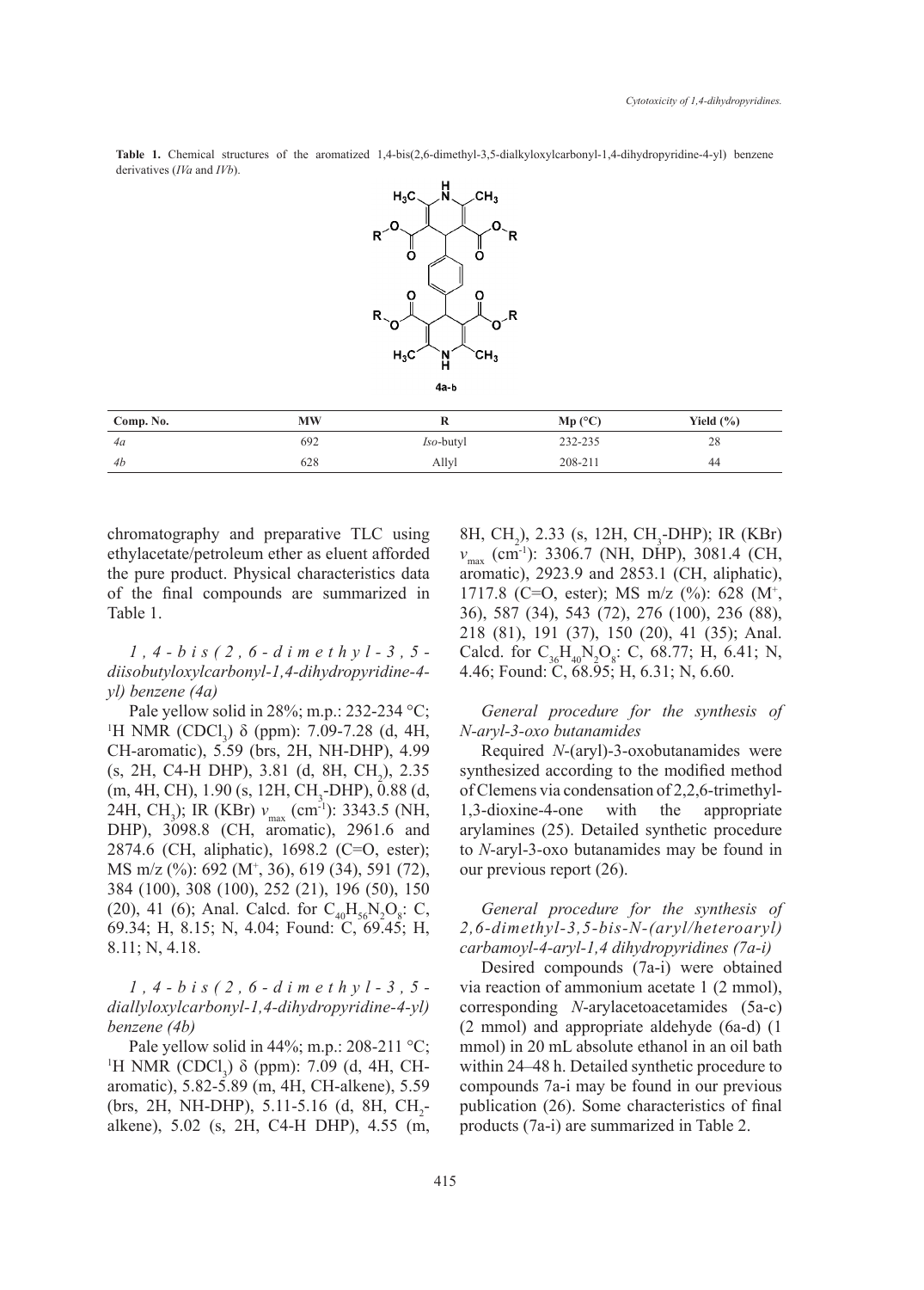**Table 2.** Chemical structures of the 2,6-dimethyl-3,5-bis-*N*-(aryl/heteroaryl) carbamoyl-4-aryl-1,4-dihydropyridine derivatives (*VIIa*-*i*).



 $VIIa$ :

| ,,,,,,,   |           |                               |                    |         |               |  |
|-----------|-----------|-------------------------------|--------------------|---------|---------------|--|
| Comp. No. | <b>MW</b> | Ar                            | Ar'                | Mp (°C) | Yield $(\% )$ |  |
| 7a        | 510       | 4-methyl-2-thiazolyl          | 4-nitrophenyl      | 206-208 | 33            |  |
| 7b        | 510       | 4-methyl-2-thiazolyl          | 2-nitrophenyl      | 177-180 | 28            |  |
| 7c        | 455       | 4-methyl-2-thiazolyl          | 2-furyl            | 194-196 | 32            |  |
| 7d        | 495       | 4-methyl-2-thiazolyl          | 4-methoxyphenyl    | 151-153 | 23            |  |
| 7e        | 480       | 4-methyl-2-thiazolyl          | 6-methyl-2-pyridil | 230-232 | 15            |  |
| 7f        | 478       | 5-methyl-3-<br>isoxazolyl     | 4-nitrophenyl      | 240-242 | 16            |  |
| 7g        | 478       | 5-methyl-3-<br>isoxazolyl     | 3-nitrophenyl      | 243-245 | 17            |  |
| 7h        | 448       | 5-methyl-3-<br>isoxazolyl     | 6-methyl-2-pyridil | 220-222 | 33            |  |
| 7i        | 670       | 6-ethoxy-2-<br>benzothiazolyl | 3-nitrophenyl      | 160-162 | 24            |  |

## *Biological activity Reagents and Chemicals*

RPMI 1640, fetal bovine serum (FBS), trypsin and phosphate buffered saline (PBS) were purchased from Biosera (Ringmer, UK).3-(4,5-Dimethylthiazol-2-yl)-2,5 diphenyltetrazolium bromide (MTT) was obtained from Sigma (Saint Louis, MO, USA) and penicillin/streptomycin was purchased from Invitrogen (San Diego, CA, USA). Cisplatin and dimethyl sulphoxide were obtained from EBEWE Pharma (Unterach, Austria) and Merck (Darmstadt, Germany), respectively.

#### *Cell lines*

MCF-7 (human breast adenocarcinoma), LS180 (human colon adenocarcinoma), and MOLT-4 (human acute lymphoblastic leukemia) cells were obtained from the National Cell Bank of Iran, Pasteur Institute, Tehran, Iran. All cell lines were maintained in RPMI 1640 supplemented with 10% FBS, and 100 units/ mL penicillin-G and 100 m g/mL streptomycin. Cells were grown in monolayer (MCF-7 and LS180) or in suspension (MOLT-4) cultures.

## *Cytotoxic effect*

Cell viability following exposure to synthetic compounds was estimated by using the MTT reduction assay (22, 27). LS180 and MOLT-4 cells were plated in 96-well microplates at a density of  $5 \times 10^4$  cells/mL (100 µL per well), while MCF-7 cells were plated at a density of  $3 \times 10^4$  cells/mL. Control wells contained no drugs and blank wells contained only growth medium for background correction. After overnight incubation at 37 °C, half of the growth medium was removed and 50 μL of medium supplemented with 10, 25, 50 and 100 μM of synthetic compounds were added. Compounds were all first dissolved in DMSO and then diluted in medium so that the maximum concentration of DMSO in the wells did not exceed 0.5%. Cells were further incubated for 72 h. At the end of the incubation time, the medium was removed and MTT was added to each well at a final concentration of 0.5 mg/mL and plates were incubated for another 4 h at 37 °C. Then formazan crystals were solubilized in 200 μL DMSO. The optical density was measured at 570 nm with background correction at 655 nm using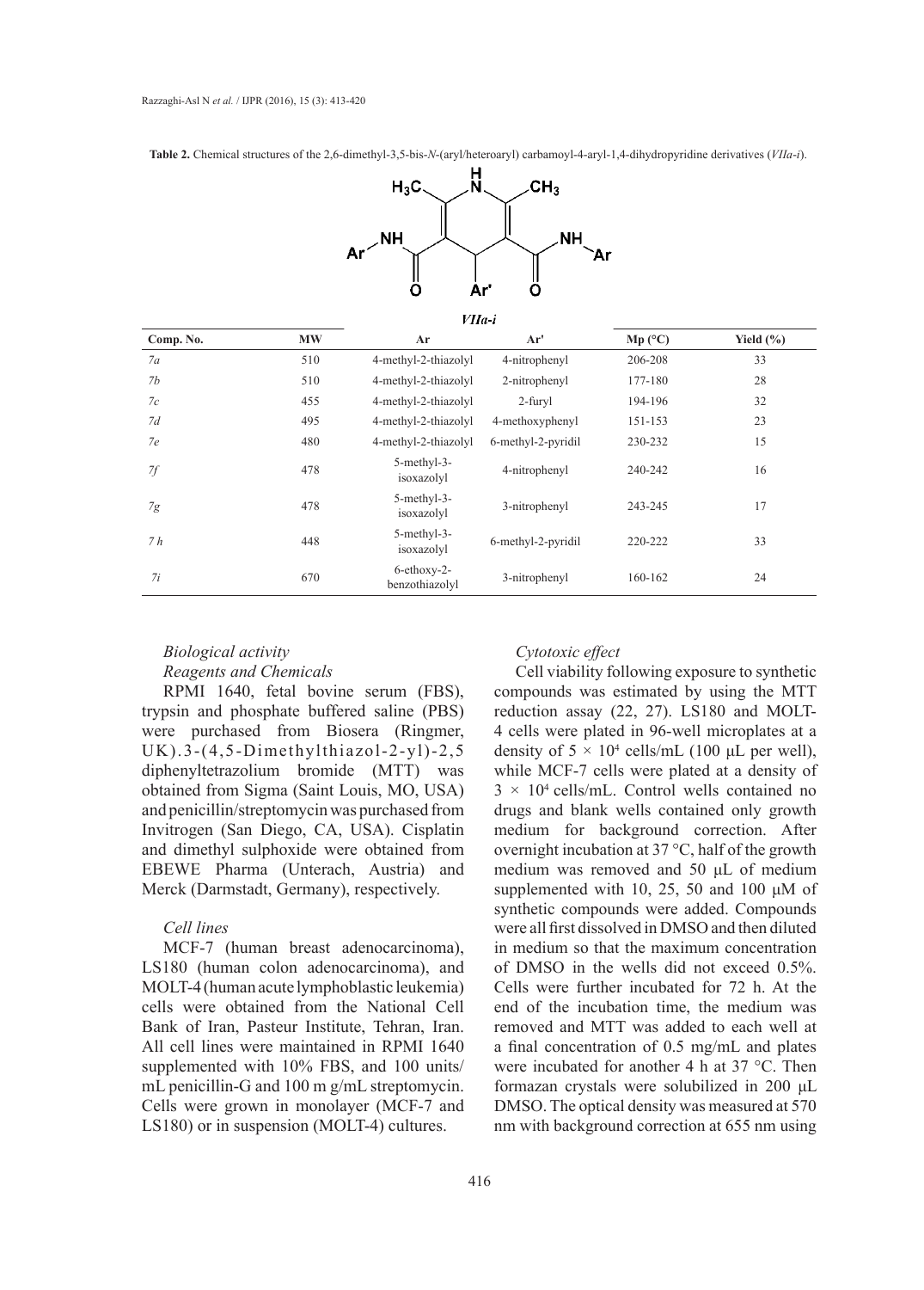

**Scheme 2**. General synthetic route to 1,4-bis(2,6-dimethyl-3,5-dialkyloxylcarbonyl-1,4-dihydropyridine-4-yl) benzenes (**IVa** and **IVb**).

a Bio-Rad microplate reader (Model 680). The percentage of inhibition of viability compared to control wells was calculated for each concentration of the compound and  $IC_{50}$  values were calculated with the software CurveExpert version 1.34 for Windows. The absorbance of wells containing no cells was subtracted from sample well absorbance before calculating the percentage of inhibition. Each experiment was repeated 4 times.

## **Results and Discussion**

*Chemistry*

The structures of all synthesized 1,4-bis(2,6 dimethyl-3,5-dialkyloxylcarbonyl-1,4dihydropyridine-4-yl) benzene and 2,6-dimethyl-3,5-bis-*N*-(aryl/heteroaryl) carbamoyl-4 aryl-1,4-dihydropyridines were confirmed by spectroscopic and elemental analysis methods. Schematic representation of the synthesis of compounds 4a, 4b and 7a-i are depicted in Schemes 2 and 3.

#### *Cytotoxic activity*

Synthesized1,4-bis(2,6-dimethyl-3,5 dialkyloxylcarbonyl-1,4-dihydropyridine-4-yl) benzene and 2,6-dimethyl-3,5-bis-*N*-(aryl/heteroaryl)carbamoyl-4-aryl-1,4 dihydropyridine derivatives were assayed for their cytotoxicity against three human cancer cell lines (MCF-7, LS180, and MOLT-4) in terms of



**Scheme 3**. General synthetic route to 2,6-dimethyl-3,5-bis-*N*-(aryl/heteroaryl) carbamoyl-4-aryl-1,4-dihydropyridine (**VIIa-i**).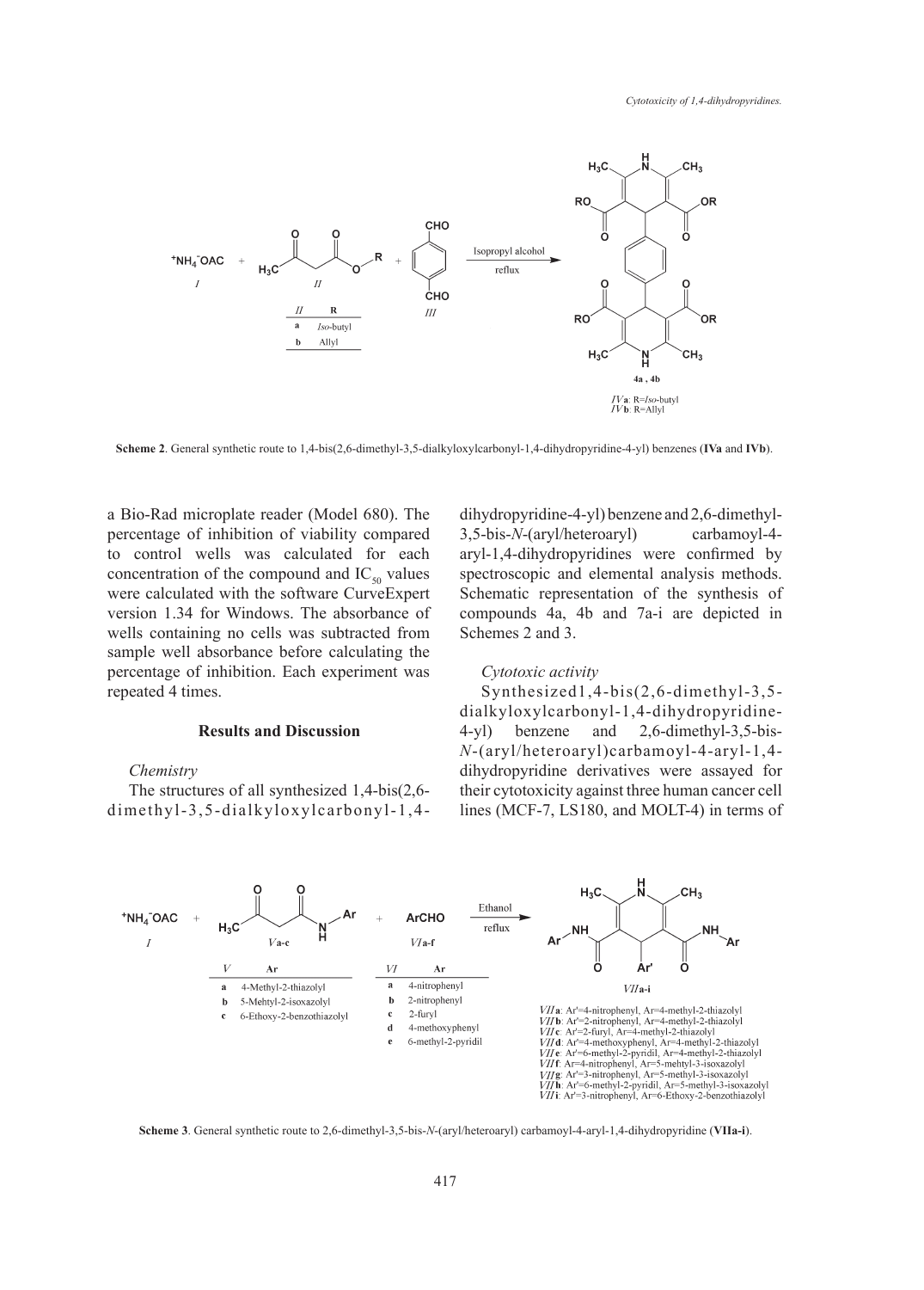| Compound No. |                 | $IC_{50}(\mu M)$ |                |
|--------------|-----------------|------------------|----------------|
|              | $MCF-7$         | <b>LS180</b>     | MOLT-4         |
| 4a           | NA              | <b>NA</b>        | NA             |
| 4b           | <b>NA</b>       | <b>NA</b>        | <b>NA</b>      |
| 5a           | $28.8 \pm 2.8$  | $29.7 \pm 4.7$   | $17.4 \pm 2.0$ |
| 5b           | $52.4 \pm 5.9$  | $90.6 \pm 7.3$   | $55.9 \pm 7.9$ |
| 5c           | $56.1 \pm 11.5$ | $63.0 \pm 5.1$   | $32.8 \pm 0.7$ |
| 5d           | $28.5 \pm 3.5$  | $47.0 \pm 18.4$  | $18.7 \pm 1.2$ |
| 5e           | $36.3 \pm 3.1$  | $71.4 \pm 4.8$   | $36.0 \pm 0.7$ |
| $5f$         | NA              | <b>NA</b>        | NA             |
| 5g           | <b>NA</b>       | <b>NA</b>        | <b>NA</b>      |
| 5h           | NA              | <b>NA</b>        | NA             |
| 5i           | NA              | NA               | <b>NA</b>      |
| Cisplatin    | $14.8 \pm 8.1$  | $5.0 \pm 2.0$    | $3.9 \pm 0.3$  |

**Table 3.** Cytotoxic activity of synthesized 1,4-dihydropyridines assessed by the MTT reduction assay.

their  $IC_{50}$  values (Table 3.). It should be noted that none of the evaluated compounds showed equal or superior activity compared to cisplatin.

Considering the data in Table 3, the following structure activity relationships (SAR) may be envisaged:

DHP compounds bearing 3,5-bis-*N*-(4 methyl-2-thiazolyl) substituents (7a-e) showed superior cytotoxic effect compared to 3,5-bis-*N*- (5-methyl-3-isoxazolyl) substituted DHPs (7fg). Higher activity of thiazole containing DHPs might be attributed to the role of sulfur atoms in enhancing the lipophilicity of the molecule and thus enhancing the penetration through cell membranes.

3,5-bis-*N*-(6-Ethoxy-2-benzothiazolyl) substituted DHP molecule (7i) did not show cytotoxic activity against MCF-7, LS180 and MOLT-4 cancer cell lines. This activity loss might be attributed to the possible steric hindrance of this derivative at the target site.

1,4-bis(2,6-dimethyl-3,5 dialkyloxylcarbonyl-1,4-dihydropyridine-4-yl) benzenes (4a and 4b) had no cytotoxic activity against any of the tested cells. One possible explanation to this is their bulky chemical structure leading to steric clash in their site of action.

Similar trend of activity could be observed for derivatives 7a-i against the LS180 and MOLT-4 cells. Due to the structural similarities of these compounds, observed order of activity

could be related to their different substitution pattern on C4 of DHP ring (4-nitrophenyl > 4-methoxyphenyl  $> 2$ -furyl  $> 6$ -methyl-2pyridil > 2-nitrophenyl). It appeared that DHP derivatives possessing H-acceptor/donor groups on their *para* position of C4-substituted aromatic ring showed superior activity against LS180 and MOLT-4 cells (Table 3.).

The presence of H-acceptor/donor groups on the *para* position of C4-substituted aromatic ring might be more determinant in MOLT-4 cells (7a; IC<sub>50</sub>=17.4 µM and 7d; IC<sub>50</sub>=18.7 µM).

#### **Conclusion**

2,6-Dimethyl-3,5-bis-*N*-(aryl/heteroaryl) carbamoyl-4-aryl-1,4-dihydropyridine analogues showed weak to relatively good cytotoxic activity against MCF-7, LS180 and MOLT-4 human cancer lines, while a superior potency was observed in the case of MOLT-4 cells (7a:  $IC_{50} = 17.4 \pm 2.0 \mu M$ ). It was revealed that 1,4-bis(2,6-dimethyl-3,5 dialkyloxylcarbonyl-1,4 dihydropyridine-4-yl) benzenes (4a and 4b) exhibited no cytotoxic effect on tested cancer cell lines possibly due to their bulky scaffold and hence steric hindrance in their site of action. The outcomes of this study may provide helpful information to guide the rational design and synthesis of more potent cytotoxic molecules on the basis of 1,4-DHP scaffold.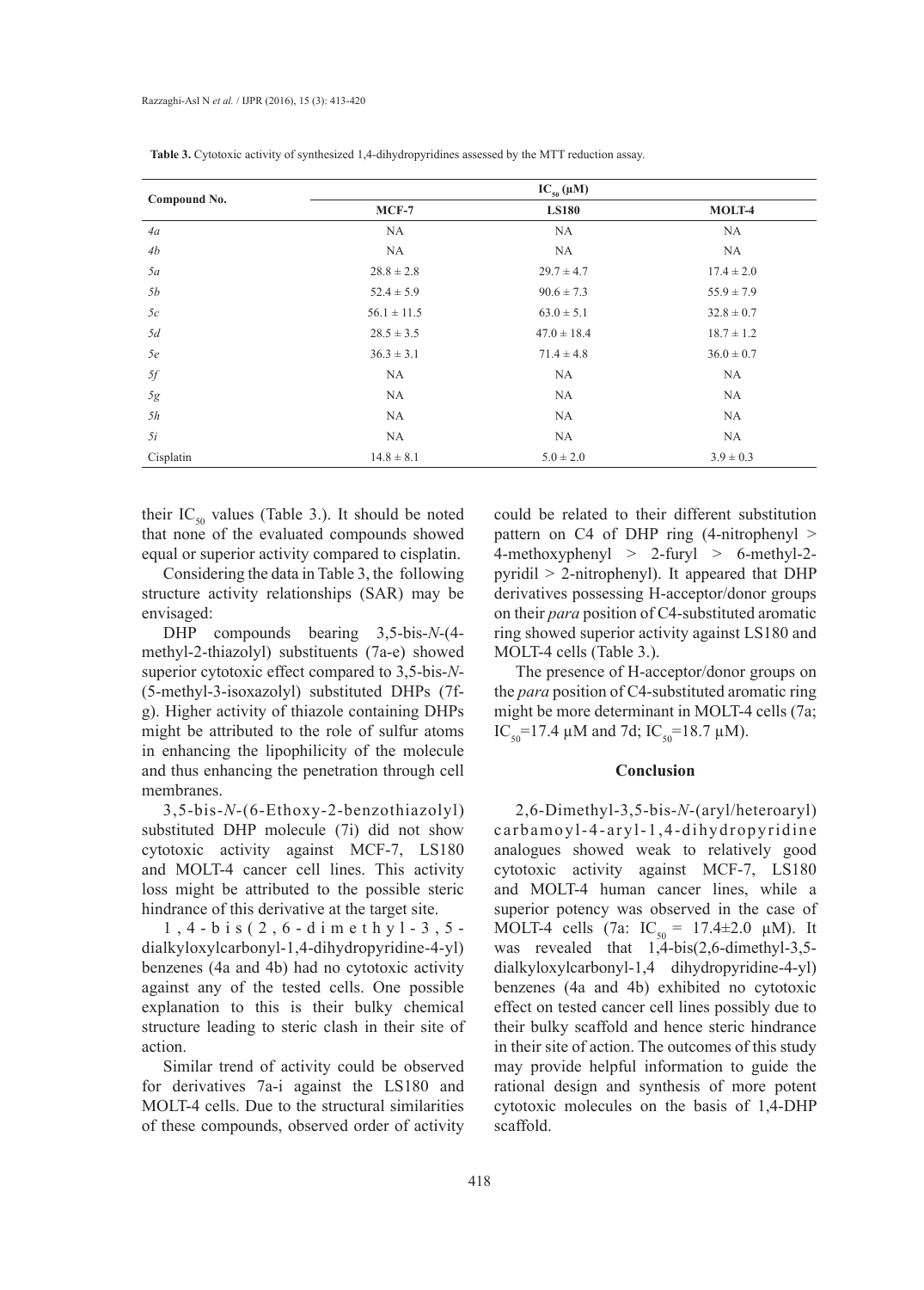#### **Acknowledgments**

The authors wish to thank the Vice-Provost for Research of the Shiraz University of Medical Sciences (Grant number: 92-01-12-6182).

#### **References**

- (1) Seffrin JR, Hill D, Burkart W, Magrath I, Badwe RA, Ngoma T, Mohar A and Grey N. It is time to include cancer and other noncommunicable diseases in the millennium development goals*. CA Cancer J. Clin.* (2009) 59: 282–4.
- (2) Thun MJ, DeLancey JO, Center MM, Jemal A and Ward EM. The global burden of cancer: priorities for prevention*. Carcinogenesis* (2010) 31: 100-110.
- Chabner BA and Roberts TG. Chemotherapy and the (3) war on cancer*. Nat. Rev. Cancer* (2005) 5: 65-72.
- Davood A, Mansouri N, Dehpour AR, Shafaroudi (4) H, Alipour E and Shafiee A. Design, synthesis, and calcium channel antagonist activity of new 1,4-dihydropyridines containing 4-(5)-chloro-2-ethyl-5-(4)-imidazolyl substituent*. Arch. Pharm. Chem. Life Sci.* (2006) 339: 299-304.
- Shafiee A, Rastkary N, Jorjani M and Shafaghi B. (5) Synthesis and antihypertensive activities of new 1,4-dihydropyridine containing nitroimidazolyl substituent with a nitrooxy group at the 3- ester position*. Arch. Pharm.* (2002) 2: 69-76.
- (6) Ogawa AK, Willoughby CA, Bergeron R, Ellsworth KP, Geissler WM, Myers RW, Yao J, Harris G and Chapman KT. Glucose-lowering in a db/db mouse model by dihydropyridine diacid glycogen phosphorylase inhibitors*. Bioorg. Med. Chem. Lett.* (2003) 13: 3405-8.
- (7) Iman M, Davood A, Dehqani G, Lotfinia M, Sardari S, Azerang P and Amini M. Design, synthesis and evaluation of Antitubercular activity of novel Dihydropyridine containing imidazolyl substituent*. Iran. J. Pharm. Res.* (2015) 14: 1067-75.
- Kumar RS, Idhayadhulla A, Jamal Abdul Nassera A (8) and Selvin J. Synthesis and anticoagulant activity of a new series of 1, 4-dihydropyridine derivatives*. Eur. J. Med. Chem.* (2011) 46: 804-810.
- Kumar A, Maurya RA, Sharma S, Kumar M and Bhatia (9) G. Synthesis and biological evaluation of N-aryl-1, 4-dihydropyridines as novel antidyslipidemic and antioxidant agents*. Eur. J. Med. Chem.* (2010) 45: 501-9.
- Leon R, de los Rı´os C, Marco-Contelles J, Lo´pez MG, (10) Garcı´a AG and Villarroya M. Synthesis of 6-amino-1, 4-dihydropyridines that prevent calcium overload and neuronal death. *Eur. J. Med. Chem.* (2008) 43: 668- 674.
- (11) Kawase M, Shah A, Gaveriya H, Motohashi N, Sakagami H, Varga A and Molnar J. 3,5-Dibenzoyl-1,4-dihydropyridines: synthesis and MDR reversal in tumor cells*. Bioorg. Med. Chem.* (2002) 10: 1051-5.
- Firuzi O, Javidnia K, Mansourabadi E, Saso L, (12) Mehdipour AR and Miri R. Reversal of multidrug resistance in cancer cells by novel asymmetrical 1,4-dihydropyridines*. Arch. Pharm. Res.* (2013) 36: 1392-1402.
- Bazargan L, Fouladdel S, Shafiee A, Amini M, Ghaffari (13) SM and Azizi E. Evaluation of anticancer effects of newly synthesized dihydropyridine derivatives in comparison to verapamil and doxorubicin on T47D parental and resistant cell lines *in vitro. Cell Biol. Toxicol.* (2008) 24: 165-174.
- (14) Lee YS, Sayeed MM and Wurster RD. Inhibition of cell growth and intracellular  $Ca^{2+}$  mobilization in human brain tumor cells by Ca<sup>2+</sup> channel antagonists. *Mol. Chem. Neuropathol.* (1994) 22: 81–95.
- $(15)$  Yoshida J, Ishibashi T and Nishio M. Antiproliferative effect of Ca2+ channel blockers on human epidermoid carcinoma A431 cells*. Eur. J. Pharmacol.* (2003) 472: 23–31.
- $(16)$  Sirisha K, Achaiah G and Reddy VM. Facile synthesis and antibacterial, antitubercular, and anticancer activities of novel 1,4-dihydropyridines*. Arch. Pharm. Chem. Life Sci.* (2010) 343: 342 – 352.
- Engi H, Sakagami H, Kawase M, Parecha A, Manvar (17) D, Kothari H, Adlakha P, Shan A, Motohashi NIO and Molnar J. Tumour-specific cytotoxicity and MDRreversal activity of dihydropyridines*. In Vivo* (2006) 20: 637-644.
- Foroughinia F, Javidnia K, Amirghofran Z, Mehdipour (18) AR and Mir R. Design and synthesis of new symmetrical derivatives of dihydropyridine containing a pyridyl group on the 3, 5-positions and evaluation of their cytotoxic and multidrug resistance reversal activity*. J. Pharm. Pharmacol.* (2008) 60: 1481-9.
- Abbas HAS and El Sayed WA and Fathy NM. Synthesis (19) and antitumor activity of new dihydropyridine thioglycosides and their corresponding dehydrogenated forms*. Eur. J. Med. Chem.* (2010) 45: 973-982.
- $(20)$  Hahn KA, Legendre AM and Schuller HM. Amputation and dexniguldipine as treatment for canine appendicular osteosarcoma*. J. Cancer Res. Clin.* (1997) 123: 34-8.
- (21) Zhu LJ, Zhuang CL, Lei N, Sheng CQ, Guo W, Miao ZY, Liu WF, Yao JZ and Zhang WN. Synthesis and pharmacological evaluation of novel homocamptothecin-dihydropyridine derivative conjugates as potent topoisomerase I inhibitors*. Aust. J. Chem.* (2011) 64: 1390-6.
- (22) Miri R, Javidnia K, Hemmateenejad B, Azarpira A and Amirghofran Z. Synthesis, cytotoxicity, QSAR, and intercalation study of new diindenopyridine derivatives*. Bioorg. Med. Chem.* (2004) 12: 2529-36.
- (23) Miri R, Motamedi R, Rezaei MR, Firuzi O, Javidnia A and Shafiee A. Design, synthesis and evaluation of cytotoxicity of novel chromeno [4,3-b] quinoline derivatives*. Arch. Pharm.* (2010) 1: 111-8.
- (24) Sarkarzadeh H, Miri R, Firuzi O, Amini M, Razzaghi-Asl N, Edraki N and Shafiee A. Synthesis and antiproliferative activity evaluation of imidazole-based